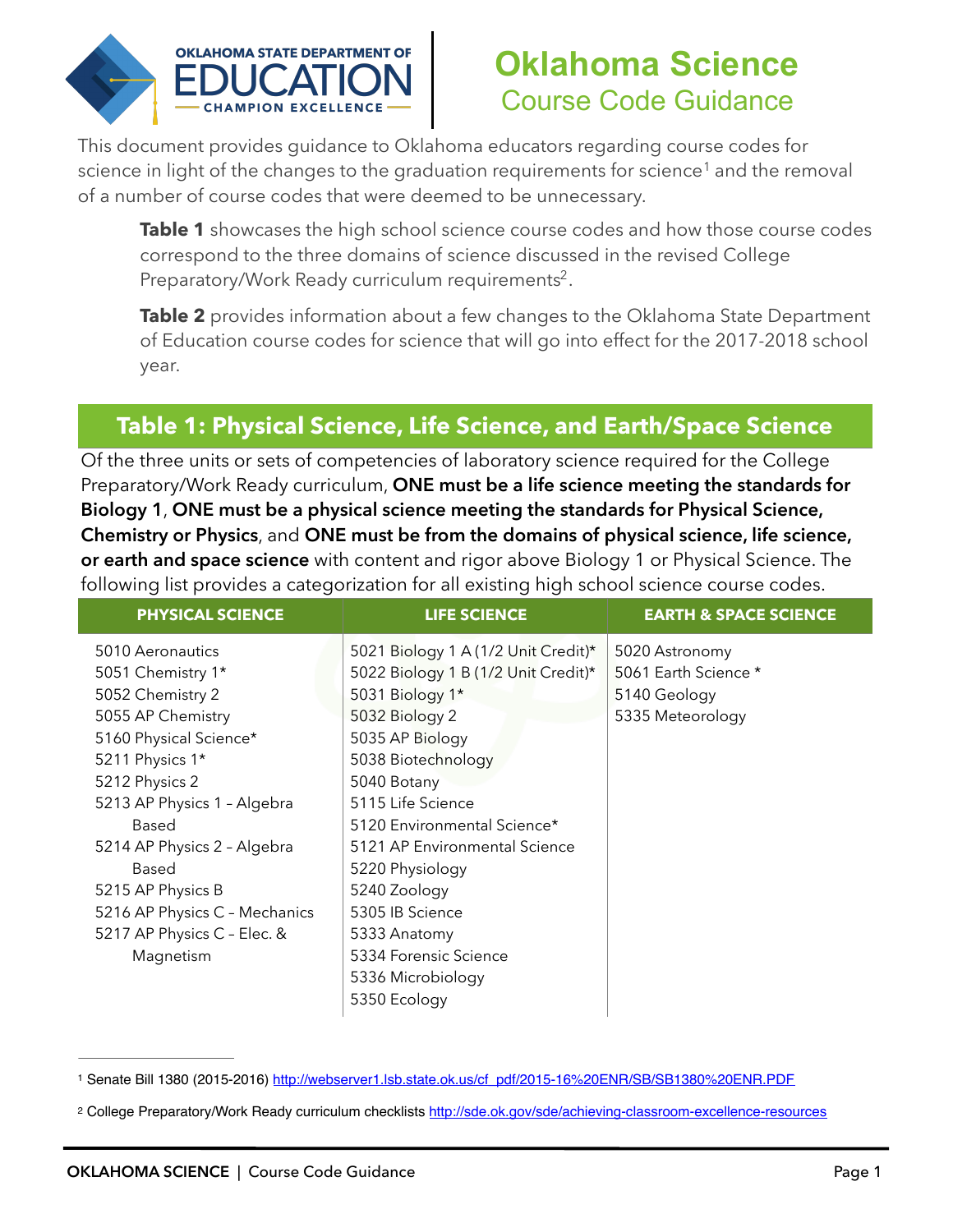### **Table 1: Physical Science, Life Science, and Earth/Space Science**

#### **NOTES**

**Alignment to Oklahoma Academic Standards:** Those courses denoted with an asterisk (\*) should align to the Oklahoma Academic Standards for Science provided for those courses.

**Courses Without Standards:** For courses where Oklahoma Academic Standards for Science do not exist, seek guidance from local universities about their course expectations and ensure the high school course sufficiently prepares students.

**Laboratory Courses:** All courses listed should be taught as laboratory courses integrating the eight Science and Engineering Practices and seven Crosscutting Concepts embedded in the Oklahoma Academic Standards for Science.

**Career Technology Center Course:** Once students have completed their physical science and life science credits, students can take a course listed under any of the three domains of physical science, life science or earth and space science. In addition, the third credit could also come from any of the Career Technology Courses listed for science credit (8706 PLTW Principles of Biomedical Science, 8707 PLTW Human Body Systems, 8708 PLTW Medical Interventions, 8714 PLTW Biotechnical Engineering, 8715 PLTW Aerospace Engineering).

#### **Table 2: Course Codes Changes for Science**

Subject codes are designed to serve two purposes for schools and the Oklahoma State Department of Education.

- 1. Subject codes identify the required **teacher certification** for the teacher of record; and
- 2. Subject codes provide schools **guidance on the related competencies** (or Oklahoma Academic Standards where applicable) that should be addressed within the course.

For the identified contextual and applied courses discussed below, the teacher certification requirements are the same as the standard versions of those courses. Further, the common practice for these courses regarding competencies has been to align to the Oklahoma Academic Standards for Mathematics or Science for the standard version of the course. This overlap in teacher certification requirements and alignment to academic standards, along with lingering confusion as to the purpose of these courses, prompted the subject code deletions identified here.

| <b>PHYSICAL SCIENCE</b><br>DELETED COURSE CODES | <b>PHYSICAL SCIENCE</b><br><b>GUIDANCE</b> |
|-------------------------------------------------|--------------------------------------------|
| 5321 Applied Chemistry 1                        | Now code as 5051 Chemistry 1               |
| 5322 Applied Chemistry 2                        | Now code as 5052 Chemistry 2               |